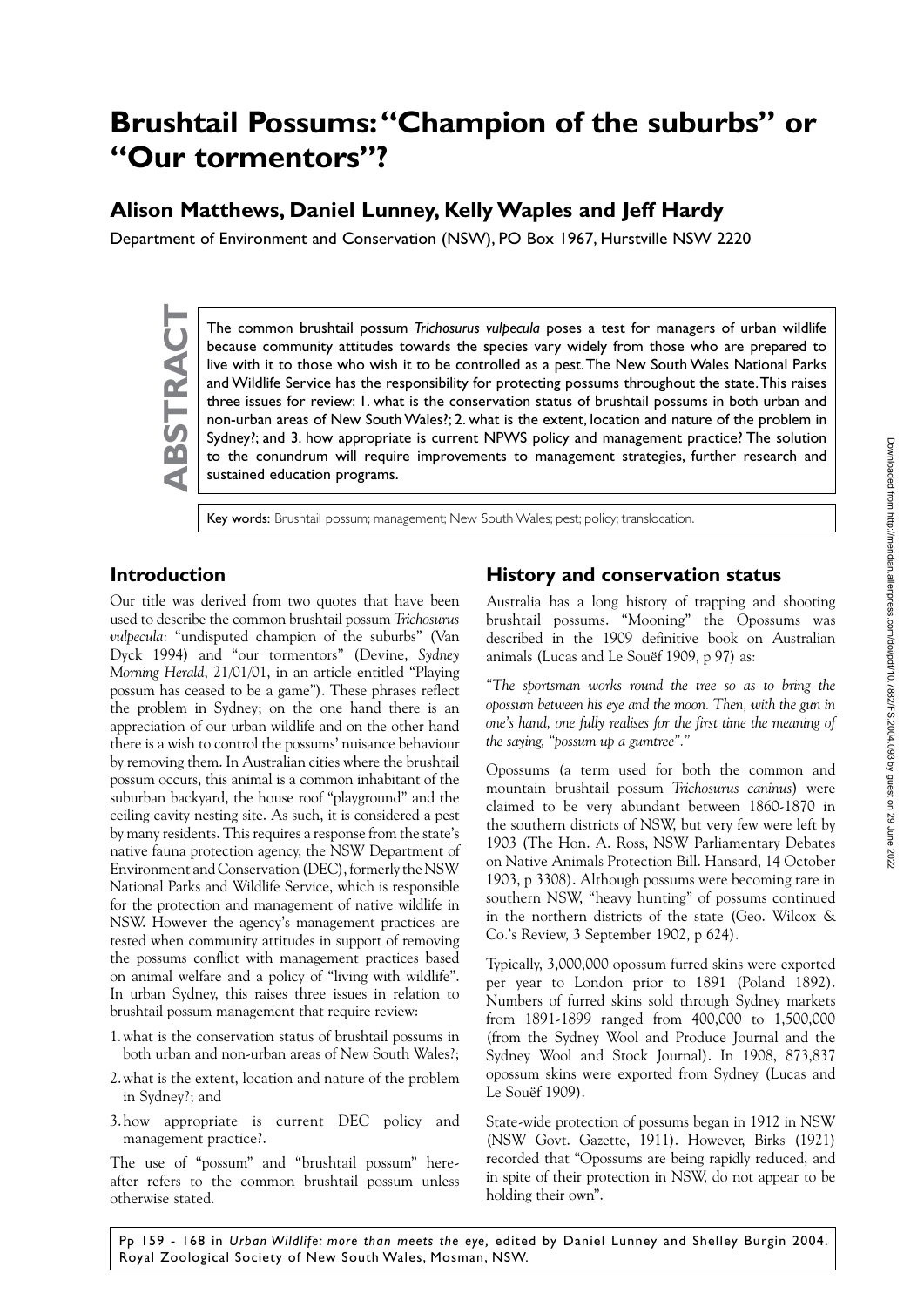Brushtail possums were introduced to New Zealand from Australia in the 1850s to establish an animal fur industry. They are now a major pest in New Zealand and the country spends about NZ\$50 million each year to diminish their impacts and a further NZ\$20 million on research (Montague 2000).

Common brushtail possums are protected by the NSW *National Parks and Wildlife Act 1974*, but are not listed as a threatened species under the *Threatened Species Conservation Act, 1995*. In a review of the schedules of threatened species in 1992 (Lunney *et al.* 2000), the number of brushtail possums in the state was estimated to be in the range of either "10,000 to 100,000" or "greater than 100,000" and the population trend was suspected to be declining.

The brushtail possum has disappeared from more than half of its previous range across Australia and is now common only in Tasmania, Kangaroo Island and some cities. They have disappeared from the arid areas, but even in areas where they remain, such as in the coastal forests of south-eastern NSW, they are found only in low numbers. By contrast, they are common in urban areas where their populations raise different issues to those which arise when state-wide distribution is considered (Kerle 2001).

## **Biology in urban areas**

Brushtail possums have benefited in urban areas because of increased food resources from plantings (e.g. fruit trees, roses and ornamentals) in suburban gardens and household scraps. Urban areas also offer increased shelters, with den sites in buildings and in roof spaces. The urban environment probably also provides a refuge from bush fires. Given these resources, it is expected that breeding would be at near optimal rates and throughout the year (Bird 1997). However, in the urban environment, one could also expect an increase in mortality from impacts such as motor vehicles, dog and cat attacks and new diseases.

There are only limited data on the density of brushtail possums in urban areas and this is an important population parameter needed for management purposes. We do know that they are common. For example, in a study in Adelaide, nearly half (45%) of the householders reported having possums on their property (Hill 1997, in prep).

Home ranges of brushtail possums have been reported from a number of studies and vary considerably. In Launceston, mean estimated home range was 8.61ha for males and 2.03ha for females (Statham and Statham 1997). However, one male was recorded as having a home range of 42.07ha. Males travelled a mean distance of 411m per night, while females travelled a mean distance of 315m per night. Possums used between 1 and 17 different den sites, mostly associated with buildings. Twenty-eight percent of den sites were in trees, but these were used only occasionally. Individual animals were recorded alone more often than with other radio-collared possums. Den sharing occurred most frequently between mothers and their offspring. In Adelaide (Hill in prep), mean home range was 3.58ha for males and 0.3ha for females (2.17ha combined). This is equivalent to approximately 21 house blocks (of 1000 sq m). All radiotracked possums denned in the ceiling space or attic of a house and more than six trees were used within

their home range. In Sydney, the density of possums appears to vary between sites. Aldred (1979), in a number of 0.3ha parkland sites in the eastern suburbs of Sydney, caught between 6 and 24 possums at each site.

Thus home ranges can be small (especially for females) to quite large, but the average is likely to be about two hectares. Since home ranges may overlap and they can be quite small, the density of brushtail possums is potentially high in many urban areas.

## **Problems and perceptions**

Possums may cause a variety of problems for urban residents that result in requests for assistance or their removal. Some of the problems that have been recorded (e.g. Coombe 1996) are 1. noise in ceiling cavities and on roofs (the most common complaint); 2. damage to garden and household items; 3. faeces, which can contaminate driveways and water supplies where possums cross roofs with water collection facilities; 4. marking of ceiling den sites with urine, which causes internal stains, unpleasant odours and, in some cases, ceiling plaster collapse; 5. disturbance of other animals, particularly causing dogs to bark; and 6. neighbourhood disputes which arise when some people feed and encourage the presence of possums against the wishes of neighbours.

Hill (1997, in prep) found that 45% of properties in Adelaide reported the presence of possums, but less than 10% had possums denning in the ceiling cavity. Sixteen percent reported damage and eight percent had possums removed. Noise disturbance was the most common reason for removal. Most removals (76%) were made by residents; contractors carried out only 17% of removals and the remainder were made by animal welfare agencies and councils. Possums returned or new individuals immigrated in 59% of houses where possums were removed. Only 23% of residents considered possums to be a nuisance.

#### **Questionnaire to pest control licensees, July 2001**

A questionnaire was distributed to all DEC pest control licensees in July 2001 in order to assess the problems caused by possums in the Sydney region and to review the current policy condition which requires their release to occur within 50m of the capture site. Twenty-three out of forty replied to the survey. Pest controllers, who had up to 20 years' experience in dealing with possums as pests (Table 1), considered that complaints about possums were either staying the same (50% of replies) or increasing (33% of replies) (Table 2).

The most common reason for possums being removed by pest controllers was noise in the ceiling, followed by smell or damage in the ceiling and noise on the roof (Table 3). It was perceived that possums were entering roofs primarily by jumping from trees and climbing house structures (Table 4). The majority of possum removals were from residences, followed by businesses and schools (Table 5). Sick or injured possums were never (46% of replies) or rarely (38% of replies) removed by pest control licensees (Table 6). Female possums with young were sometimes (42%) or often (17%) removed by pest control licensees (Table 7).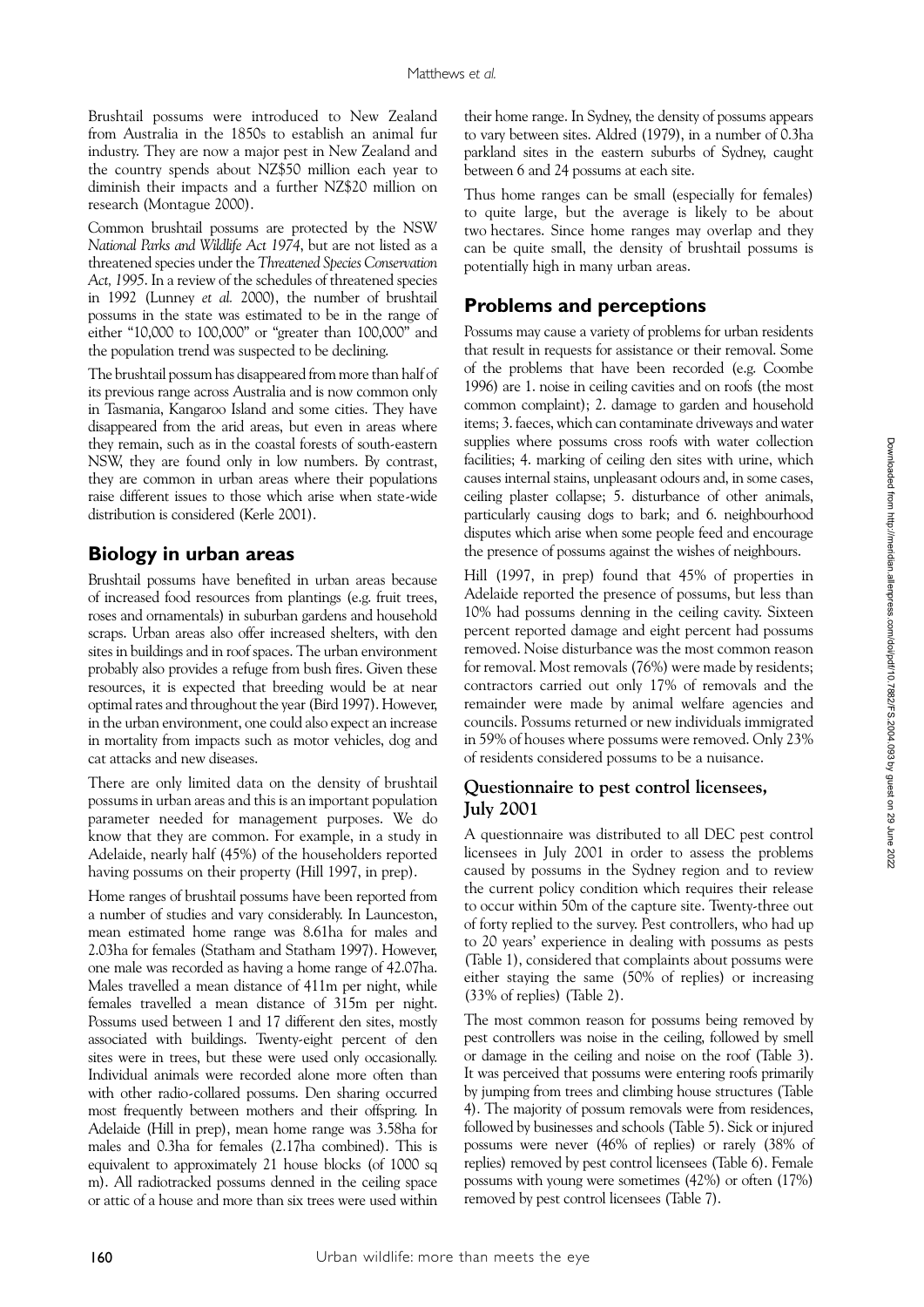Table 1. Number of years pest control licensees have been dealing with possums as pests.

| Number years |    | %  |  |
|--------------|----|----|--|
| $0 - 5$      | IΩ |    |  |
| $6 - 10$     |    |    |  |
| $11-20$      |    | 35 |  |
| >20          |    |    |  |
|              |    |    |  |

Table 2. Pest control licensees perception of the trend in the number of complaints about possums.

| Do you think that complaints<br>about possums are: |        | %  |  |
|----------------------------------------------------|--------|----|--|
| Increasing                                         |        | 33 |  |
| Decreasing                                         |        |    |  |
| Staying the same                                   | $\Box$ |    |  |
| Don't know                                         |        |    |  |

Table 3. Reasons possums are removed by pest control licensees on a scale of 1 to 5 (where  $1 =$  rarely,  $5 =$  often). Values under each column from 1 to 5 are counts of the total number of responses. Values under sum total are a sum of the number of responses multiplied by its weighting on the scale.

| For what reasons are possums removed?       | l (rarely) 2 |   |   | 5 (often) | Sum Total |
|---------------------------------------------|--------------|---|---|-----------|-----------|
| Noise on roof                               |              |   | 4 |           |           |
| Noise in ceiling                            |              |   |   | -8        | 106       |
| Smell/damage in ceiling                     |              | 4 |   |           | 6         |
| Damage to property (eg. Fruit trees)        |              |   |   |           | 28        |
| Fear of possums (eg. Scratching or disease) | 3            |   |   |           |           |
| Other                                       |              |   |   |           |           |

Table 4. How possums are entering roofs on a scale of 1 to 5 (where  $1 =$  rarely,  $5 =$  often). Values under each column from 1 to 5 are counts of the total number of responses. Values under sum total are a sum of the number of responses multiplied by its weighting on the scale.

| How are possums entering roofs?          | (rarely) 2 |  | 5 (often) | Sum Total |
|------------------------------------------|------------|--|-----------|-----------|
| Climbing telephone cables                |            |  |           |           |
| Jumping from trees                       |            |  |           | 108       |
| Jumping from neighbour's roofs           |            |  |           | 50        |
| Climbing house structures (eg. Pergolas) |            |  |           |           |
| Other                                    |            |  |           |           |

Table 5. Location of brushtail possum removals by pest control licensees on a scale of 1 to 5 (where  $1 =$  rarely,  $5 =$ often). Values under each column from 1 to 5 are counts of the total number of responses. Values under sum total are a sum of the number of responses multiplied by its weighting on the scale.

| Are your calls to remove possums in: | (rarely) |                |   | 5 (often) | Sum Total |
|--------------------------------------|----------|----------------|---|-----------|-----------|
| Residences                           |          |                |   | 23        | 18        |
| <b>Businesses</b>                    |          | 6              |   |           | 40        |
| Schools                              | ۱O       | $\overline{A}$ | 4 |           | 38        |
| Hospitals                            | 3        |                |   |           | 9         |
| Community centres (eg. Church)       | ١O       |                |   |           | -8        |
| Public land (eg. Council reserve)    |          |                |   |           |           |
| Other                                |          |                |   |           |           |

Table 6. Number of pest control licensees that remove sick/injured possums.

| Do you remove possums<br>that are sick/injured? | n | ℅  |  |
|-------------------------------------------------|---|----|--|
| Often                                           |   |    |  |
| Sometimes                                       |   |    |  |
| Rarely                                          | 9 | 37 |  |
| Never                                           |   |    |  |

Table 7. Number of pest control licensees that remove female possums with young.

| Do you remove female<br>possums with young? | n  | ℅  |
|---------------------------------------------|----|----|
| Often                                       |    |    |
| Sometimes                                   | IΩ | 47 |
| Rarely                                      | 8  | 33 |
| Never                                       |    |    |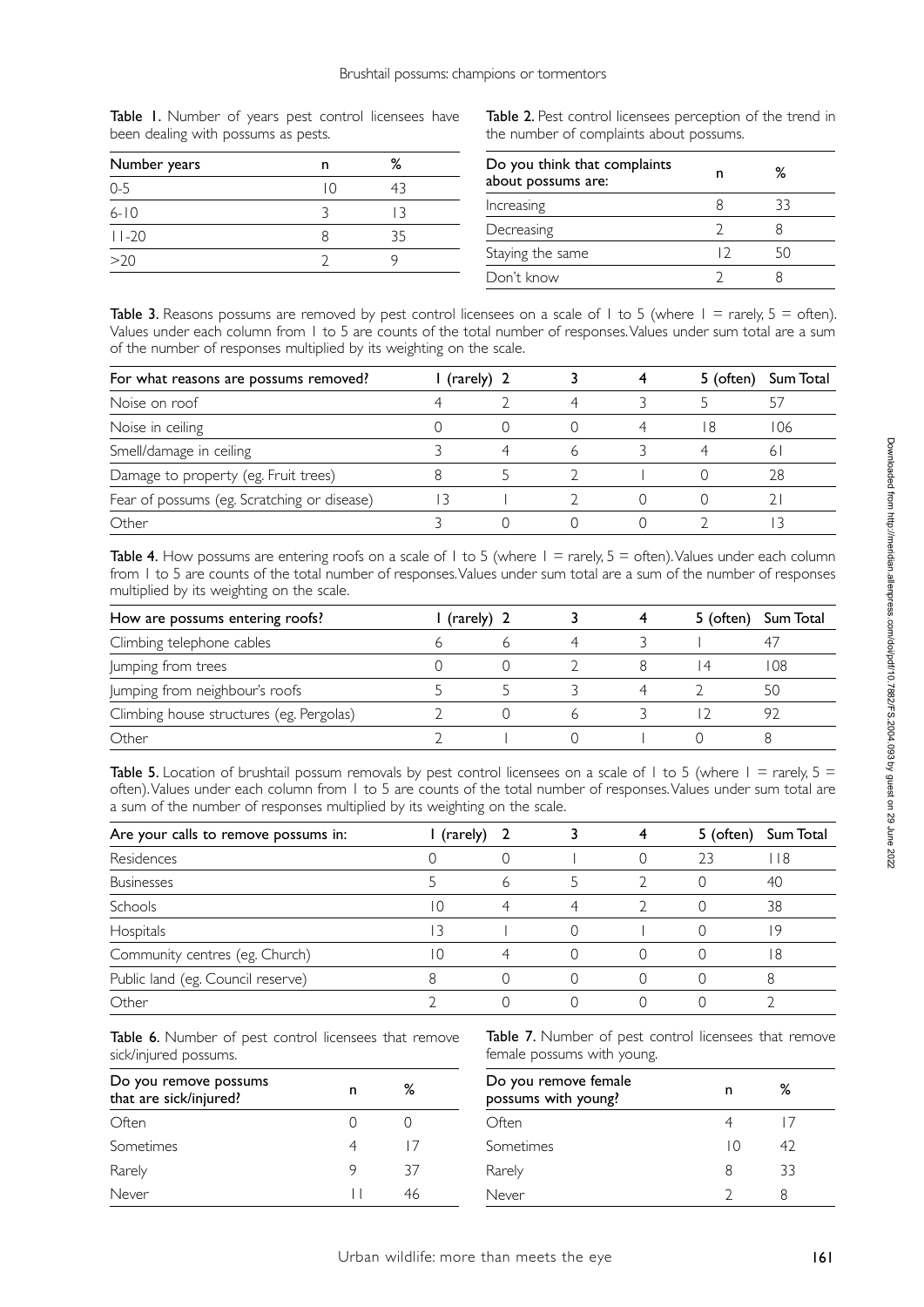# **Brushtail possums in Sydney**

Possums are handled by a number of individuals and agencies in urban areas. The following data give an estimate of the number of possums moved around or trapped each year throughout the Sydney region.

## **NPWS**

A statewide survey of NPWS regional native wildlife issues identified possums as a significant issue in all Directorates, accounting for a minimum of 510 officer hours annually.

## **Licensed pest controllers**

In the year 2000, the 40 pest control licensees of Sydney trapped 786 possums across 191 suburbs (Table 8). Possums were trapped across all months of the year, with a peak of removals occurring in May-June (Figure 1). They were also trapped across 31 local government areas (LGAs) of Sydney, with more than 50 possums trapped in each of Ku-ring-gai, Hornsby, Woollahra, Willoughby and Sutherland LGAs (Fig 2).

## **Public removals**

Individual residents can also be licensed by DEC to remove nuisance possums. The licences are issued from local offices, and because there is not a central register, the exact number of licences issued is unknown. However, as an example, the Bobbin Head office reported that it issued approximately 100 licences per year. Traps are available from some local councils and also from some equipment hire companies. Ku-ring-gai Municipal Council reported that about 100 residents hire their traps each year. Although the exact number of possums trapped by the public is unknown it is likely to be in the hundreds per year throughout Sydney.

## **Wildlife rehabilitation groups**

Wildlife rehabilitation groups also rescue possums in the Sydney region. For example, the Wildlife Information and Rescue Service (WIRES) rescues about 1,000 brushtail possums per year (Table 9), many from an unsuitable environment or motor vehicle accident (Table 10). Approximately 20-30% of these possums die, a few remain in permanent care, but the remainder are released (Table 11). WIRES rescued possums from 219 suburbs in 2000, but 62% of these rescues were from just three local government areas; Warringah, Sutherland and Ku-ring-gai (Fig. 2).

# **Current management practice**

Prior to 1998, DEC management practices included the recommendation that possums be released in native bushland within 8km of the capture site. Reviews conducted by Queensland and Victoria in 1997 identified that as relocated urban possums were experiencing competition with resident possums at bush sites they were unlikely to survive and recommended that all captured animals be released at the capture site. Consequently, in 1998 the NPWS changed its management strategy in line with Queensland and Victoria and required that possums be released within 50m of the capture site. "Possums in your roof?", a new NPWS information pamphlet detailing the change, was prepared at that time.

Members of the public are provided with the following information/advice/options by DEC:

• members of the public are informed that possums are native wildlife protected under the *National Parks and Wildlife Act 1974* and it is an offence to harm them (including trap) without an appropriate licence;



Figure 1. The number of brushtail possums trapped in Sydney by licensed pest controllers in each month during the reporting period 10/1999 to 09/2000.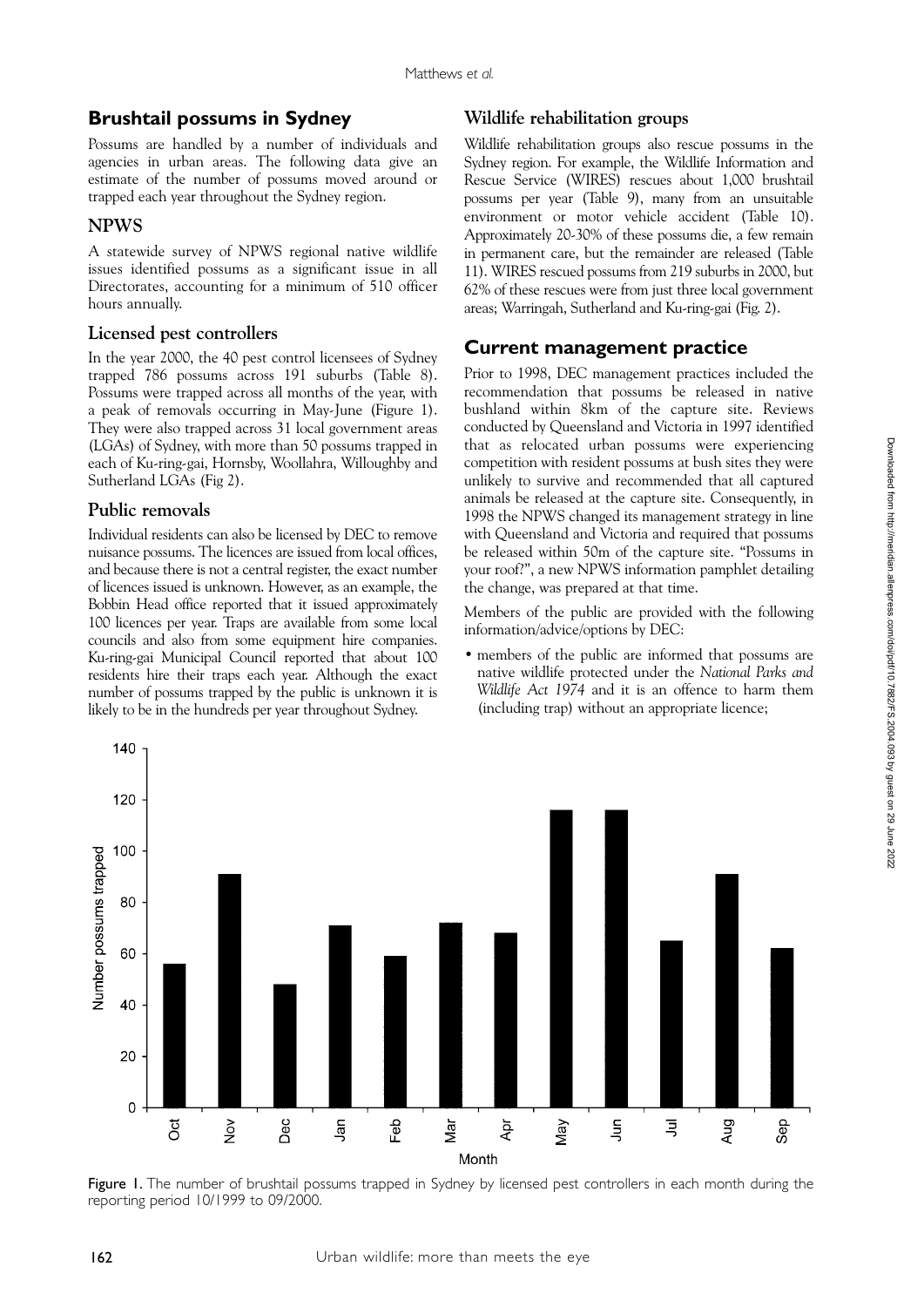

#### **Local Government Area**

Figure 2. The number of brushtail possums trapped by pest control licensees and WIRES in Sydney Local Government Areas during 2000.

Table 8. NSW National Parks and Wildlife Service pest control licensee data.

|                            | צלאו  | 2000 |
|----------------------------|-------|------|
| Number of active licensees | 15.   |      |
| Number locations trapped   | 279   | 615  |
| Number possums trapped     | 372   | 786  |
| Number suburbs             | 1 R J |      |

Table 9. Number of possums taken into care by WIRES in Sydney.

| Month | 1999           |                 | 2000           |                 |
|-------|----------------|-----------------|----------------|-----------------|
|       | n              | ℅               | n              | ℅               |
| Jan   | 56             | $\overline{4}$  | 98             | $\overline{0}$  |
| Feb   | 66             | 5               | 90             | $\overline{0}$  |
| Mar   | 87             | 6               | 103            | $\vert \ \vert$ |
| Apr   | 117            | 9               | 134            | 4               |
| May   | 149            | $\vert \ \vert$ | 42             | $\overline{4}$  |
| Jun   | 156            | $\vert \ \vert$ | 4 <sub>l</sub> | $\overline{4}$  |
| Jul   | 108            | 8               | 55             | 6               |
| Aug   | 164            | 2               | 70             | 7               |
| Sep   | 157            | 12              | 108            | 2               |
| Oct   | 132            | $\overline{0}$  | 89             | 9               |
| Nov   | 8 <sub>1</sub> | 6               | 75             | 8               |
| Dec   | 89             | 7               | 32             | 3               |
| Total | 1362           |                 | 937            |                 |

Table 10. Reasons for brushtail possums taken into care by WIRES in Sydney.

| <b>CAUSE</b>           | 1999 |    | 2000 |                |
|------------------------|------|----|------|----------------|
|                        | n    | %  | n    | %              |
| Unsuitable Environment | 8    | 13 | 151  | 16             |
| Motor vehicle          | 138  | ΙO | 92   | $\overline{0}$ |
| Disease                | 71   | 5  | 64   | 7              |
| Dog attack             | 35   | 3  | 29   | 3              |
| Cat attack             | 24   | V  | 26   | 3              |
| Fallen                 | 88   | 6  | 69   | 7              |
| Unknown                | 714  | 52 | 404  | 43             |
| Other                  |      | 8  | 102  |                |

| Table II. The fate of brushtail possums taken into care by |  |
|------------------------------------------------------------|--|
| WIRES in Sydney.                                           |  |

| FATE                               | 1999 |    | 2000 |    |
|------------------------------------|------|----|------|----|
|                                    | n    | %  | n    | %  |
| Number died/euthanased             | 248  | 18 | 267  | 28 |
| Number released/<br>relocated      | 232  | 17 | 747  | 26 |
| Long-term rehab/<br>permanent care | 5    |    | 2    |    |
| No fate/unknown                    | 718  | 53 | 242  | 26 |
| Other                              | 159  | 12 | l 84 | 20 |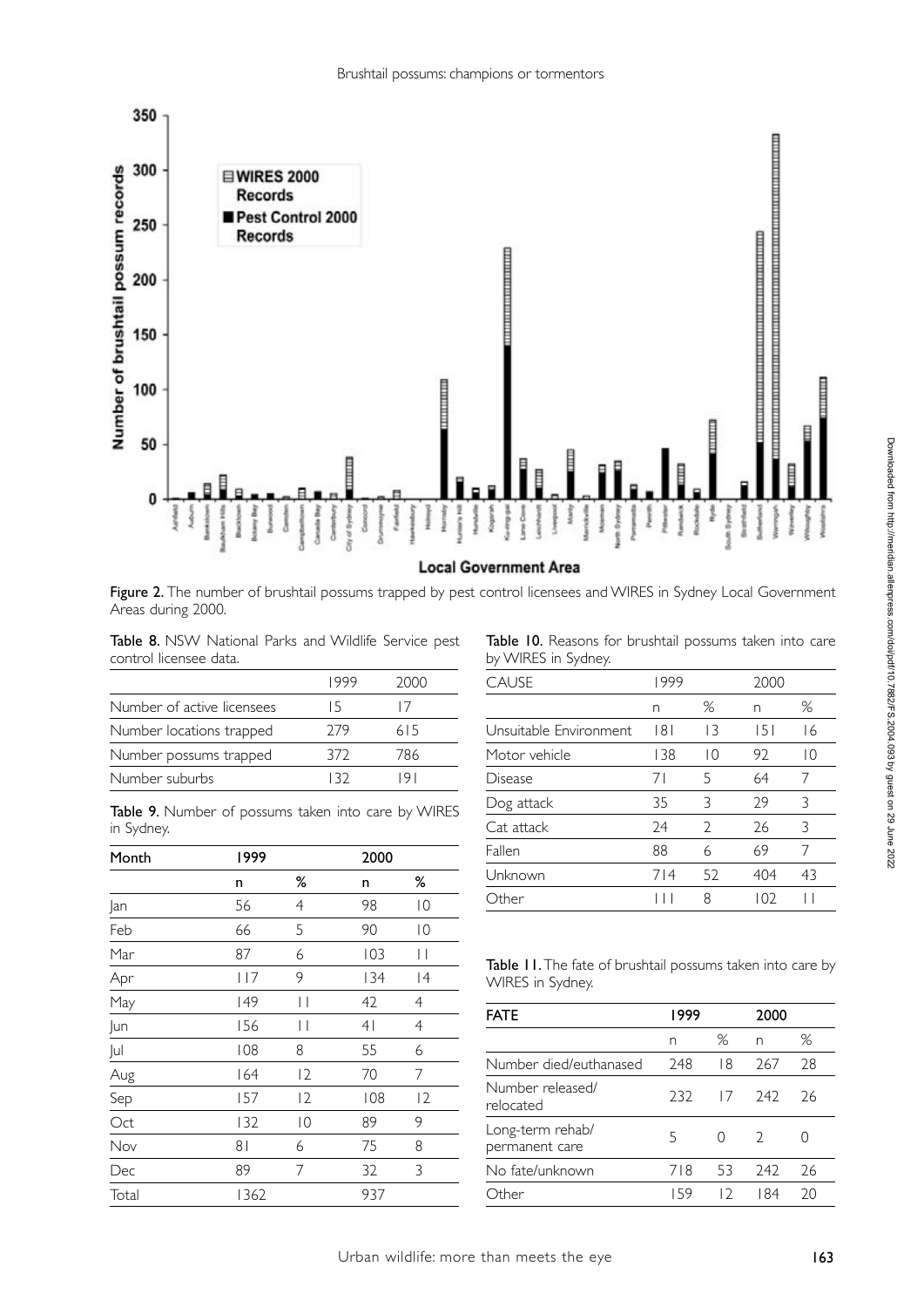- members of the public are provided with information on possum ecology to help them understand the problem they may be experiencing;
- members of the public are advised on how to reduce human/animal conflict without harming either, e.g. blocking entrances into roof cavities, trimming overhanging tree branches and erecting a nest box on the property;
- a s121 (Occupier's) Licence may be issued to members of the public to capture urban possums that are a nuisance in homes and buildings. These licences are issued from regional offices at the discretion of staff and do not have consistent conditions attached, but they should note that possums must be released within 50m of the capture site. There has been no requirement for a report of activities under these licences;
- wildlife care groups (e.g. WIRES) will assist with injured animals and may assist in trapping problem animals;
- in extreme circumstances, where the resident cannot release the animal on the property, the licence may permit the possum to be euthanased by a veterinarian at the expense of the licensee;
- members of the public are provided with information on where to hire traps for capturing possums or with contact details of pest controllers who have licences to capture possums for the public;
- s120 (General) Licences are issued by the Wildlife Licensing Unit, Head Office to pest controllers to capture urban possums and contain the following conditions:
	- report of activities under the licence must be provided to DEC prior to licence renewal or upon licence termination;
	- • traps must be set in a stable, level and protected position;
	- possums must be live-trapped, provided with food and water and not left in traps more than 24 hours. Traps must be checked before 10:00 am, except where temperatures will exceed 30° C [then traps to be checked earlier to prevent heat stress];
	- following capture possums must be removed from the roof cavity in the trap and transferred to an appropriate container provided with food and water and adequate ventilation and shelter;
	- • possums must be released unharmed after sunset on the property or within 50m of the property on which it was captured.

#### **Public response to current policy**

There is much public objection to the 50m rule, and the issue has been captured by the press. Miranda Devine (*The Daily Telegraph*, 21/02/01) commented that, "desperate people will do anything, and the kitchen stove is within the 50m possum zone of most suburban blocks". This line was captured by the *Sydney Morning Herald* on 7/04/01 with the headline "The possums are stirring –

time to add the hoisin sauce". This article declared that "The National Parks and Wildlife Service has ridiculous rules about dealing with possums, as if they were some rare, vanishing species instead of teeming suburban pests. If you trap one, you must release it no more than 50 metres away, provide comfortable alternative accommodation and offer it counselling".

These sentiments are also echoed by the public who pay to have their possums removed. In our questionnaire to pest control licensees, most reported that their clients object-ed to the 50m rule for release (67% of replies); only 29% were satisfied with this condition (Table 12). Some clients (8%) were not aware of the 50m rule (Table 13). When asked whether pest controllers thought that the 50m rule was successful at removing the possum problem, only 28% stated that it was mostly successful. Most thought that it was sometimes successful (48% replies) and it was not uncommon to revisit places to remove possums, while 24% considered it to be rarely successful, in most instances having to revisit places to remove possums (Table 14). Forty-two percent of pest control licensees erect possum boxes as part of their service (Table 15) and most (74%) were willing to participate in a monitoring program on relocated possums (Table 16).

#### **Translocation studies**

If brushtail possums were to be translocated, what would be the impact? Radiotracking and marking studies of translocated brushtail possums have been carried out in the eastern suburbs of Sydney (Aldred 1979), in the Dandenong Ranges 40 km east of Melbourne (Pietsch 1994), in Launceston (Statham and Statham 1997) and in Adelaide (Hill in prep.). Similar studies of ringtail possums have been carried out in Ku-ring-gai Chase National Park, Sydney (Augee *et al*. 1996) and Coranderrk Reserve, Healesville (Shaw 1979). Each of these studies has come to similar conclusions.

Table 12. Client opinion of the 50m rule for release of brushtail possums, from a survey of NPWS pest control licensees in July 2001.

| Do your clients have an opinion<br>on the 50m rule? | n | %          |
|-----------------------------------------------------|---|------------|
| They object                                         |   | $16 \t 67$ |
| They are satisfied                                  |   | - 79       |
| They have no opinion                                |   |            |

Table 13. Client awareness of the 50m rule for release of brushtail possums, from a survey of NPWS pest control licensees in July 2001.

| Are your clients aware of the 50m rule for<br>release when you remove the possum? | n           | % |
|-----------------------------------------------------------------------------------|-------------|---|
| Yes                                                                               | 24 92       |   |
| No                                                                                | $2^{\circ}$ |   |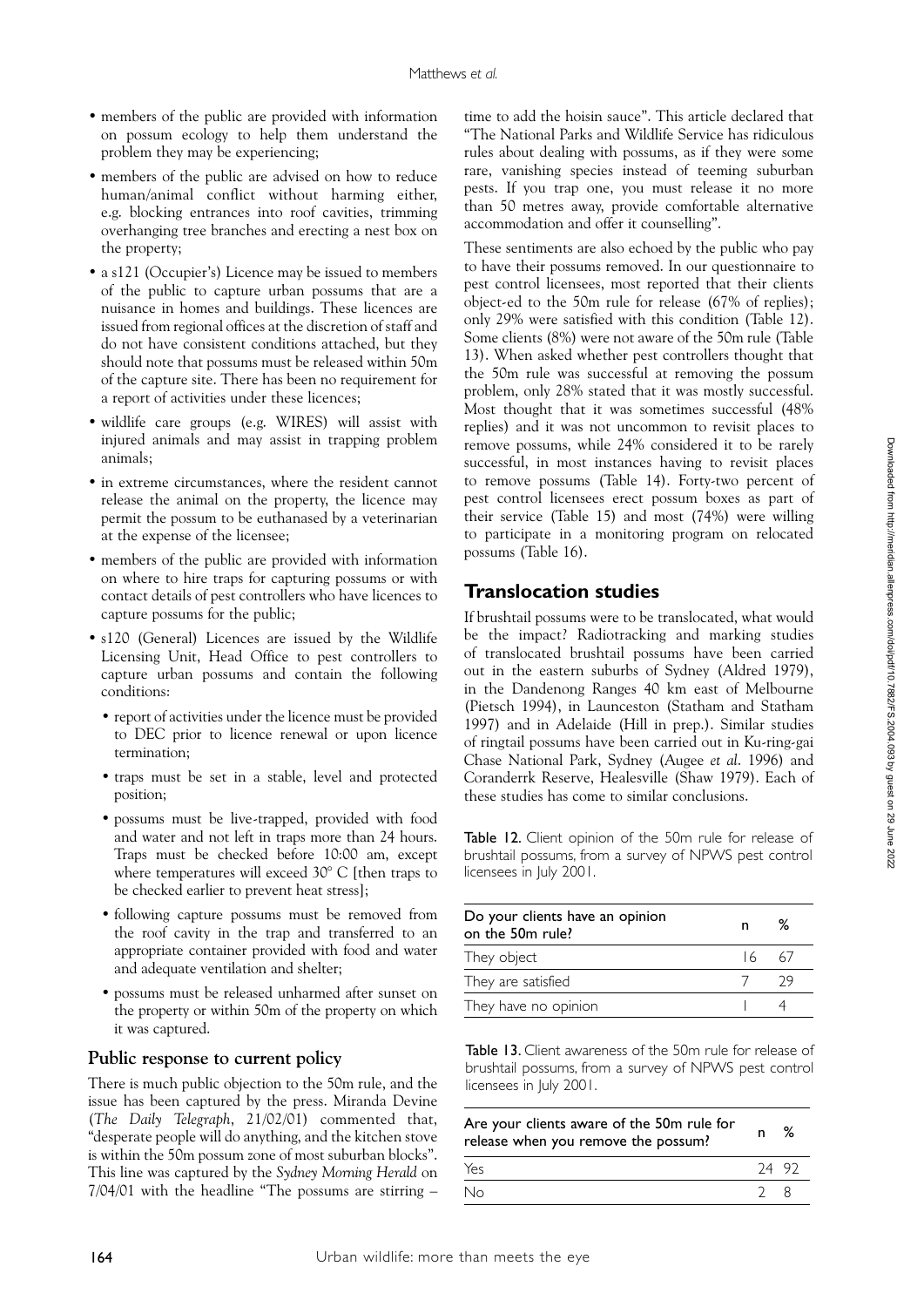Table 14. Pest control licensees perception of the success of the 50m rule for removing the possum problem.

| Do you consider the 50m rule to be<br>successful at removing the problem?     | n | ℅  |
|-------------------------------------------------------------------------------|---|----|
| Mostly - I rarely need to revisit places where 7<br>possums have been removed |   | 28 |
| Sometimes - It is not uncommon to revisit<br>places to remove possums         |   | 48 |
| Rarely - In most instances I have to revisit<br>places to remove possums      |   | 74 |

Table 15. Number of pest control licensees that erect possum boxes.

| Do you erect possum boxes as part of your<br>service? |               | % |
|-------------------------------------------------------|---------------|---|
| Yes                                                   | $10 \quad 42$ |   |
| No                                                    | $14 \quad 58$ |   |

Table 16. The willingness of pest control licensees in participating in a monitoring program on brushtail possum relocations.

| Would you be willing to mark possums (eg.<br>By bleach on the fur) as part of a monitoring n<br>program on brushtail possum relocations? |        | % |
|------------------------------------------------------------------------------------------------------------------------------------------|--------|---|
| Yes                                                                                                                                      | 17, 74 |   |
| No                                                                                                                                       | 6 76   |   |

#### **Effects of handling**

Aldred (1979) and Augee *et al.* (1996) examined the effects of handling on brushtail and ringtail possums respectively by comparing possums caught or hand-reared and relocated to possums caught and returned to the same area. In both studies, wild-caught possums returned to the same site survived better than relocated possums. Further, Augee *et al*. (1996) found no difference between hand-reared and relocated possums.

#### **Site fidelity**

No brushtail possum (*n* = 4) returned to its former home range in Launceston after being translocated approximately 5 km away (Statham and Statham 1997). In Sydney, 17% of possums relocated within 1-4 km of their former home range returned, while no animals relocated greater than 5km returned (Aldred 1979).

#### **Survival**

In all studies, most translocated possums emigrated from their release site and had a low or reduced survival rate. In Sydney, translocated possums showed a sudden and dramatic emigration, with 87% of possums emigrating within two days. A greater proportion of males emigrated, and more rapidly, than females (Aldred 1979). In the Dandenong Ranges, translocated possums rapidly disappeared following release (most within four days), with only 1 of 64 animals remaining more than 10 weeks (Pietsch 1994). Eight of 12 radio-collared possums died, seven of these within the first week after release. Survival was random with respect to sex

(Pietsch 1994). In Launceston, one of two males was killed on a road six weeks after release, the fate of the other was unknown. One female was tracked for 3.5 months, having moved 5.5km before the signal was lost (Statham and Statham 1997). In Ku-ring-gai Chase NP, relocated ringtail possums survived for an average of 101 days compared with 182 days for resident animals (Augee *et al*. 1996).

#### **Behaviour**

Translocated possums were observed significantly more often on the ground and more often travelling than resident possums. They also denned frequently on the ground (Pietsch 1994) which made them more susceptible to predation.

#### **Causes of mortality**

Predators (dogs and foxes), motor vehicles and nutritional stress were the most common causes of mortality. In Sydney, 15 possums were found dead with injuries consistent with those made by a dog (Aldred 1979). In the Dandenong Ranges, five mortalities were attributed to predation by canids, probably foxes, two were presumed to be related to stress (heat and nutritional stress), and one was attributed to a motor vehicle (Pietsch 1994). In Ku-ring-gai, most ringtail mortality (93%) was caused by predators; of these, 52% were killed by foxes and 29% by cats (Augee *et al*. 1996). In Launceston, one of four animals was killed on a road after release, the fate of the others was unknown (Statham and Statham 1997).

## **Population effects of removal**

Following the removal of possums, immigration occurred over four weeks that completely offset the effect of the removal (Aldred 1979). Thus, neighbouring possums quickly replaced those removed.

## **Population effects of translocation**

Pietsch (1994) found no significant change in the relative abundance of resident arboreal mammals following the release of 64 possums over 13 weeks.

## **The future: management, research and education**

Given the results of these studies, the original intent of the 50 m rule, *i.e*. to release the possum within its home range, is unlikely to be changed although the distance may be revised. This creates a dilemma for future possum management and poses the question "what else can be done?". There is scope for improvement to current management practice, and some suggestions are detailed below.

#### **Potential for improvements to management**

DEC could produce a Service policy and procedural guidelines on possum management to ensure the problem is addressed consistently across the state. This would entail the issuing of standard licences and attached conditions which should contain the following:

• provisions for translocation of an animal if it is in danger of harm, e.g. inappropriate habitat, presence of aggressive dogs, housing development;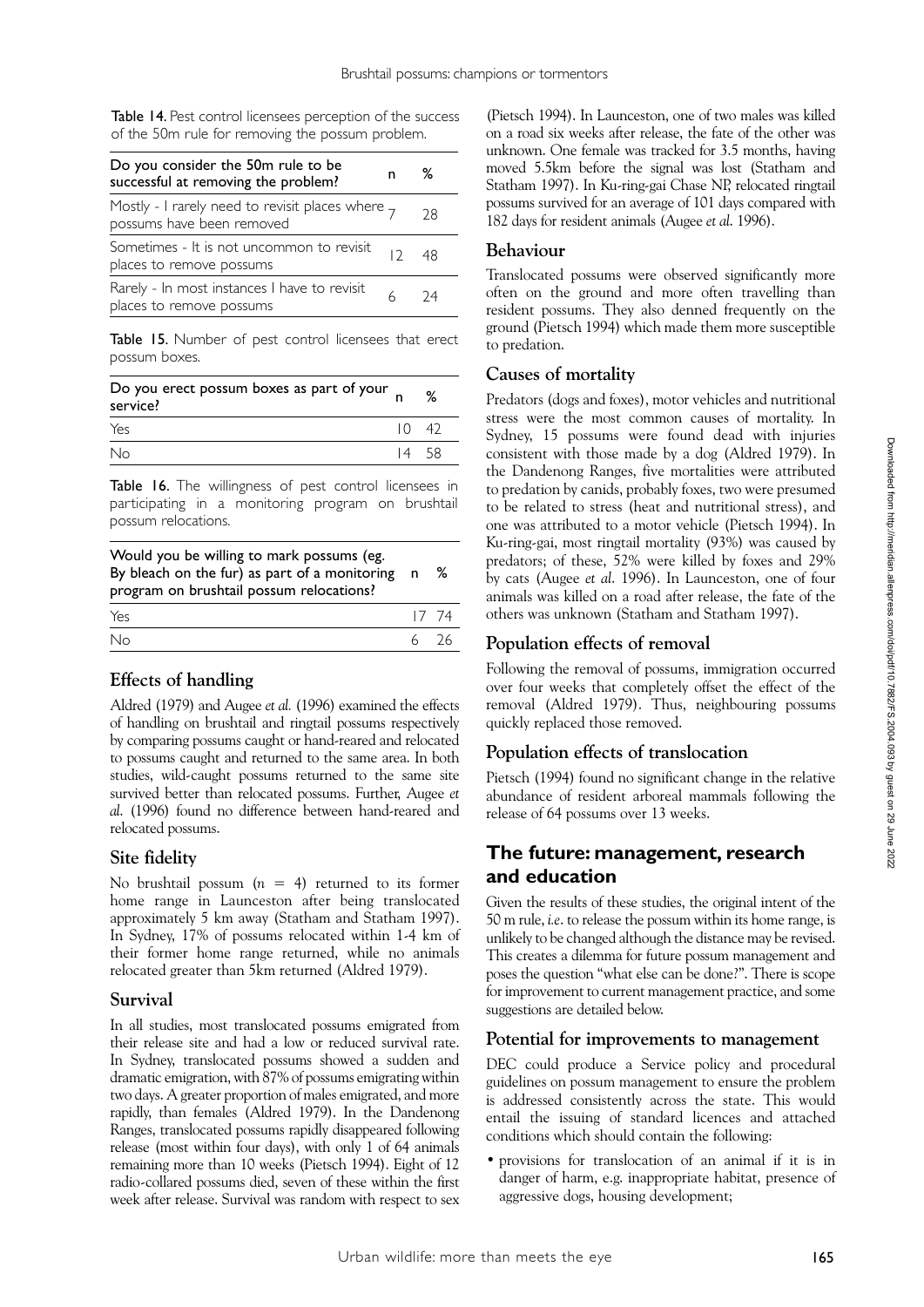- the condition on all s121 licences issued to members of the public that the licensee must return a report on the activity undertaken under the licence, e.g. date of any captures, species, release location and date, other techniques employed to reduce the problem and success of these measures;
- development and maintenance of records for the issuing and receipt of reports on all s121 licences issued by each regional office. This information should be collated annually and reviewed by the Coordinator Wildlife Management to assess the extent of the problem and the success, or otherwise, of the current management strategy. All licences should be issued through a single database that would be available to all regional offices to allow statistical analysis at any time.

Some of the recommendations of South Australia, which has adopted a "learn to live with brushtails" approach to management (Paton *et al*. 1996), could be considered for application in NSW. For example, the Fauna Management Coordinating Committee recommended that the South Australian "*National Parks and Wildlife Act, 1972* be amended to enable the trapping of brushtails for removal from roof spaces and release on the same property within 50 m of capture site without requirement for a permit" and "if brushtails cannot be relocated within 50 m of the capture site, a destruction permit must be sought from the Department of Environment and Natural Resources (DENR)". One drawback to this approach would be that where no licences are required, there would be no feedback of information on trapping and possum activity. This would deprive wildlife managers of a useful database and a means of monitoring and assessing the issue.

Other management techniques have been described by Coombe (1996), including management techniques for dealing with trees near buildings, power lines, destroying scent, deterring possums from roof spaces inside houses, trapping, nest boxes and protecting plants.

Although brushtail possum management in New Zealand differs in many respects from the urban Australian situation, there is still much to learn from the extensive studies conducted in New Zealand and the success of their management strategies. The species in New Zealand is a vector of bovine tuberculosis (Tb), which poses a large economic threat to the dairy and beef industries (Montague 2000). There have been no cases of Tb occurring in brushtail possums in Australia, and given the length of time it has been in New Zealand, there is little concern that it will appear here (S. Hemsley pers. comm. Dec 2001, University of Sydney veterinary pathologist). Nevertheless, both wildlife managers and veterinarians need to remain alert to the small possibility of Tb arriving in Australia and infecting urban possums. Management in Australia may benefit from considering the health aspects of the possum population and from investigating or trialing possum management techniques successful in New Zealand, including trapping, chemical repellents and physical barriers (e.g. Montague and Warburton 2000). Humane pest control is an important consideration in these techniques (Littin 1999).

## **Potential research projects**

Urban possums provide an ideal opportunity for research because they are a large marsupial, are located near many universities and research institutes and are sufficiently common to satisfy the requirements of standard experimental approaches (eg. Aldred 1979; Gresser 1996). The major interest groups are wildlife managers, population ecologists, marsupial biologists, wildlife carers, pest controllers, veterinarians, council officers and those interested in living with wildlife. Some suggestions for future research ranging from basic biology, population control and management techniques to social research include:

- assessment of population size and demographics of possums in urban areas;
- • marking studies to determine whether trapped and released possums (to within 50m) return to the trapping site and are subsequently recaptured;
- • monitoring animals released at sites other than the capture site, e.g. those under threat, or injured and rehabilitated, or orphans hand-raised by care groups;
- habitat use and habitat preference studies in the urban environment;
- health status studies of urban possums;
- feasibility study of a long-acting contraceptive implant, such as Deslorelin (manufactured by Peptech Animal Health Pty Ltd, Australia which has been successful in clinical trials on other marsupials), for population control;
- • social research to include the positive values of brushtail possums as well as the problems encountered (e.g. Davies *et al.* 2004).
- • development of a brushtail possum management strategy in conjunction with the major land owners / managers e.g. councils, state government departments, and community wildlife groups.

#### **Education**

The DEC promotes living with possums and suggests tactics that will make this possible, such as blocking access to roof spaces and encouraging the erection of nest boxes. The NPWS web site (www.nationalparks.nsw.gov.au) provides information that is readily available to the public, and is regularly updated. Further, up-to-date information could be provided to councils and veterinarians because they are often a first point of contact for public inquiries.

In July 1997, the Department of Natural Resources and Environment, Victoria, undertook an extensive education campaign on "Living with Possums". Eighteen months later, in December 1998, they evaluated the impact of the education campaign by issuing a questionnaire to municipal staff, veterinarians, licensed wildlife controllers, nest box suppliers, trap makers or sellers and the RSPCA. The results indicated a significant lack of knowledge among veterinarians and municipalities of the legal position and rules outlined in the "Living with Possums" brochure (Temby undated). This highlights the need for sustained communication of information on this issue as well as exploring alternative approaches to management.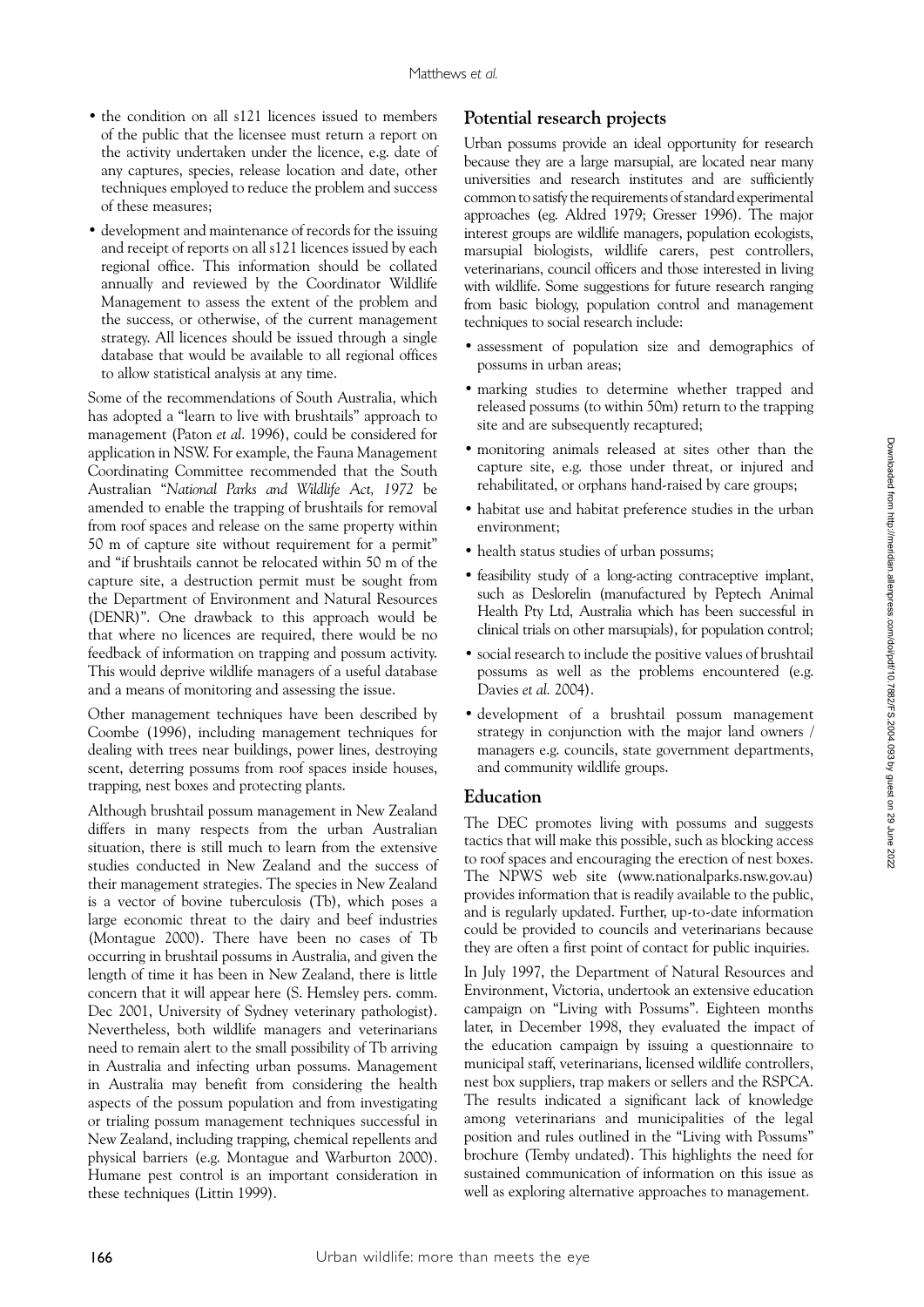Miller *et al*. (1999) studied attitudes towards possums in the City of Knox, Melbourne. They found that members of the community generally had a poor knowledge of basic possum biology. Interestingly, they also found veterinary surgeons to have a poor knowledge of possum biology. They found that respondents with a high knowledge of possum biology had a more positive attitude towards possums than respondents with a comparatively low level of knowledge. This supports the need for ongoing communication and education programs on all aspects of possum biology, ecology, conservation and management.

# **Conclusion**

From the welfare point of view, the 50m condition for release of possums is appropriate. However, it is recognised that this is unlikely to solve the nuisance problem for many people. Wildlife licences for control will deal with individual problems including euthanasia of possums. There should always be an option for the disaffected property owner who cannot resolve a possum problem by simply releasing the animal within 50m. If relocation to a more distant location (i.e. over 5km) is not available, euthanasia of the animal causing the problem should be considered. Managing the balance between possum control, welfare and sound population management policies will remain a matter under regular review as possum populations change and society's values shift.

As wildlife managers, we do not have an estimate of the size or trends of the brushtail possum population in Sydney. Neither do we know whether the distribution of the problems reflects the distribution of possums. Further, while we have a reasonable estimate of the nature, extent and location of the problems, we do not have a corresponding measure of the aesthetic and other values that people place on having possums in their backyards. In this context, the opportunities for research are manifold and the outcomes would not only be of immediate benefit to wildlife managers but would also enable some basic biological questions to be investigated that would ultimately benefit marsupial conservation.

## **Acknowledgements**

We wish to thank WIRES for provision of animal data on brushtail possums and the pest control licensees who responded to our questionnaire. We

are grateful to B. Hill for making available her draft MSc thesis. We thank I. Dunn for critical comments on the manuscript.

## **References**

**Aldred, J. 1979.** Field experiments on population regulation in the brush-tailed possum, *Trichosurus vulpecula* (Kerr). Hons Thesis, University of Sydney.

**Augee, M.L., Smith, B. and Rose, S. 1996.** Survival of wild and hand-reared ringtail possums (*Pseudocheirus peregrinus*) in bushland near Sydney. *Wildlife Research* **23**: 99-108.

**Bird, P.L. 1997.** A review of the ecology of the common brushtail possum *Trichosurus vulpecula* in south-eastern Australia. Pp. 4-10 in *The Common Brushtail Possum in South Australia*, edited by J.B. Paton, P.J. Alexander, P.L. Bird, F. Dal Piva, R.W. Inns, D.K. Kelly and R.F. Storr. Fauna Management Coordinating Committee, Departments of Primary Industries and Environment and Natural Resources, Adelaide.

**Birks, E.N. 1921.** *Brief History of Wilcox Mofflin Ltd and Present Day Organization*. Radcliffe Press, Sydney.

**Coombe, G.N. 1996.** Problems caused by common brushtail possums and management options. Pp. 32-4 in *The Common Brushtail Possum in South Australia*, edited by J.B. Paton, P.J. Alexander, P.L. Bird, F. Dal Piva, R.W. Inns, D.K. Kelly and R.F. Storr. Fauna Management Coordinating Committee, Departments of Primary Industries and Environment and Natural Resources, Adelaide.

**Davies, R. G., Webber, L. M. and Barnes, S. G. 2004.** Urban wildlife management - it's as much about people. Pp. 38-43 in *Urban Wildlife: more than meets the eye*, edited by D. Lunney and S. Burgin. Royal Zological Society of NSW, Mosmon NSW.

**Department of Natural Resources and Environment, Victoria. 1997.** *Living with Possums*. Available at www.nre.vic.gov.au/ animals/possums/index.htm.

**Gresser, S. 1996.** Anti-predator behaviour of the common brushtail possum (*Trichosurus vulpecula*) at Burrendong Dam, New South Wales. Hons Thesis, University of Sydney.

**Hill, B.M. 1997.** The ecology and management of the common brushtail possum in metropolitan Adelaide. Pp. 11-4 in *The Common Brushtail Possum in South Australia*, edited by J.B. Paton, P.J. Alexander, P.L. Bird, F. Dal Piva, R.W. Inns, D.K. Kelly and R.F. Storr. Fauna Management Coordinating Committee, Departments of Primary Industries and Environment and Natural Resources, Adelaide.

**Hill, B. in prep.** The ecology and management of the common brush-tailed possum in the Adelaide metropolitan region. Draft MSc Thesis, University of Adelaide.

**Kerle, J.A. 2001.** *Possums: the Brushtails, Ringtails and Greater Glider.* UNSW Press, Sydney.

**Littin, K. 1999.** Research on humane pest control and new ideas about suffering. Pp. 108-12 in *The Use of Wildlife for Research*, edited by D. Mellor and V. Monamy. ANZCCART, Glen Osmond.

**Lucas, A.H.S. and Le Souëf, W.H.D. 1909.** *The Animals of Australia. Mammals, Reptiles and Amphibians*. Whitcombe and Tombs Limited, Melbourne.

**Lunney, D., Curtin, A.L., Ayers, D., Cogger, H.G., Dickman, C.R., Maitz, W., Law, B. and Fisher, D. 2000.** The threatened and non-threatened native vertebrate fauna of New South Wales: status and ecological attributes. Pp. 1-132. *Environmental and Heritage Monograph Series* No. 4. NSW National Parks and Wildlife Service, Hurstville.

**Miller, K.K., Brown, P.R. and Temby, I. 1999.** Attitudes towards possums: a need for education? *The Victorian Naturalist* **116**: 120-7.

**Montague, T.L. (ed.) 2000.** *The Brushtail Possum. Biology, Impact and Management of an Introduced Marsupial*. Manaaki Whenua Press, Lincoln, New Zealand.